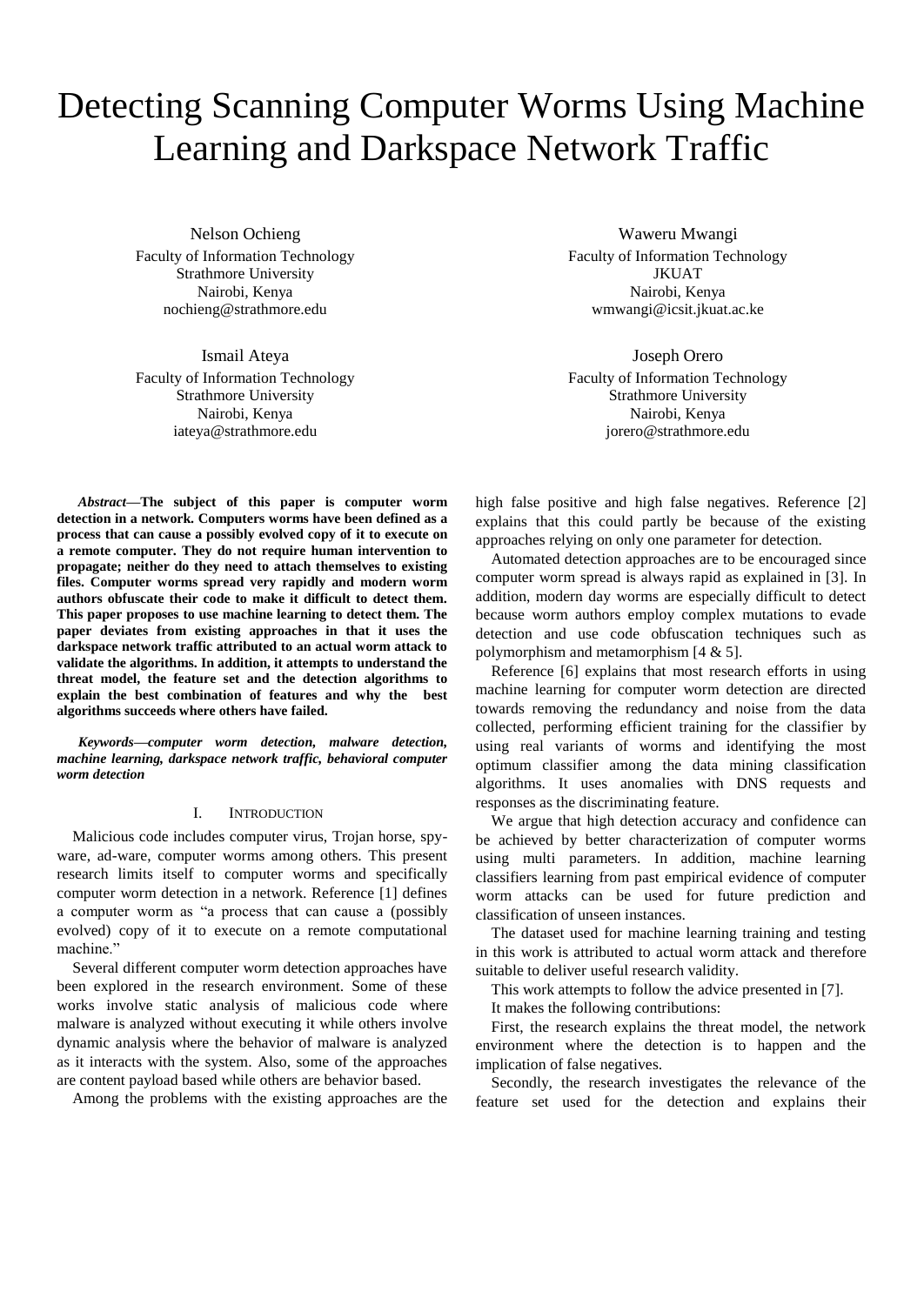significance. The features are ranked to explain their contribution to the detection.

Third, the research investigates the classification capability of different machine learning algorithms on the dataset. It attempts to explain why various algorithms succeed in some cases and why they fail in some cases. The research identifies the best performing algorithm on this dataset and tries to explain why it outperforms the others based on the feature set.

The rest of the paper is organized as follows. Section II reviews existing literature on computer worm detection using machine learning. Section III discusses the methodology for the research starting with a review of the dataset used and the machine learning algorithms used. It then explores the dataset and the features in that dataset and discusses the experiments together with the tuning parameters. Section IV then discusses the Results and the paper concludes in section V.

## II. RELATED WORK

Reference [8] builds behavior graphs from IP addresses, port numbers, protocol and dependencies between network activities. Features are then extracted from these behavior graphs to be used for detection.

Among the features used for detection in approaches that use machine learning include portable PE header, API function calls [9], op-code sequences [10], system calls [11], TCP/IP packet header fields [12 & 13] and n-grams [14].

Common machine learning algorithms employed include ensemble models such as voting or cascading schemes [15], Perceptron algorithm to combine existing features, Restricted Boltzmann method for creating features for an increased detection rate [15 & 16], Hidden Markov Models (HMM) [10 & 11], structured multiclass SVM [17], Genetic Algorithms [12], Naive Bayes (NB) [14], OSC-3 [18], a combination of classifiers SVM, Rule Induction, kNN, NB, DT, ANN, Random Forest (RF) [15].

#### III. METHODOLOGY

As indicated in the Introduction, the main aim of this work is to investigate various machine learners on computer worm detection using unidirectional network traffic to a dark space. The methodology adopted will therefore follow the standard procedure in machine learning: 1) collecting data, 2) exploring and preparing the data, 3) training a model on the data, 4) evaluating model performance and 5) improving model performance.

Among the machine learning algorithms investigated included k Nearest Neighbors (kNN), Naïve Bayes (NB), Support Vector Machines (SVM), Neural Networks (NN) and Decision Trees (DT). Ensemble methods such as Random Forest (RF) will also be explored.

#### *A. Dataset*

The datasets used for the experiments were obtained from the University San Diego California Center for Applied Data Analysis (USCD CAIDA). The center operates a network telescope that consists of a globally rooted /8 network that monitors large segments lightly used address space. There is little legitimate traffic in this address space hence it provides a monitoring point for anomalous traffic that represents almost 1/256th of all IPv4 destination addresses on the Internet.

Two sets of datasets were requested and obtained from this telescope. The first is the Three days of Conficker Dataset [19] containing data for three days between November 2008 and January 2009 during which Conficker worm attack [20] was active. This dataset contains 68 compressed packet capture (pcap) files each containing one hour of traces. The pcap files only contain packet headers with the payload having been removed to preserve privacy. The destination IP addresses have also been masked for the same reason. The other dataset is the Two Days in November 2008 dataset [21] with traces for 12 and 19 November 2008, containing two typical days of background radiation just prior to the detection of Conficker which has been used to differentiate between Confickerinfected traffic and clean traffic.

The datasets were processed using the CAIDA Corsaro software suite [22], a software suite for performing large-scale analysis of trace data. The raw pcap datasets were aggregated into the FlowTuple format. This format retains only selected fields from captured packets instead of the whole packet, enabling a more efficient data storage, processing, and analysis. The 8 fields are source IP address, destination IP address, source port, destination port, protocol, Time To Live (ttl), TCP flags, IP length. An additional field, value, indicates the number of packets in the interval whose header fields match this FlowTuple key. These features are further explained in section B below to motivate an understanding of their contribution towards the detection capability of the learning algorithms.

The instances in the Three Days of Conficker dataset have been further filtered to retain only instances that have a high likelihood of being attributable to Conficker worm attack of the year 2008. Ref. [20] focuses on Conficker's TCP scanning behavior (searching for victims to exploit) and indicates that it engages in three types of observable network scanning via TCP port 445 or 139 (where the vulnerable Microsoft software Windows Server Service runs) for additional victims. The vulnerability allowed attackers to execute arbitrary code via a crafted RPC request that triggers a buffer overflow.These are local network scanning where Conficker determines the broadcast domain from network interface settings, scans hosts nearby other infected hosts and random scanning. Other distinguishing characteristics of this worm included TTL within reasonable distance from Windows default TTL of 128, incremental source port, incremental source port in the Windows default range of 1024-5000, 2 or 1 TCP SYN packets per connection attempt instead of the usual 3 TCP SYN packets per connection attempt due to TCP's retransmit behavior.

This dataset solves the privacy challenge by removing the payload and also masking out the first octet of the destination IP address. It is also a more recent dataset than the KDD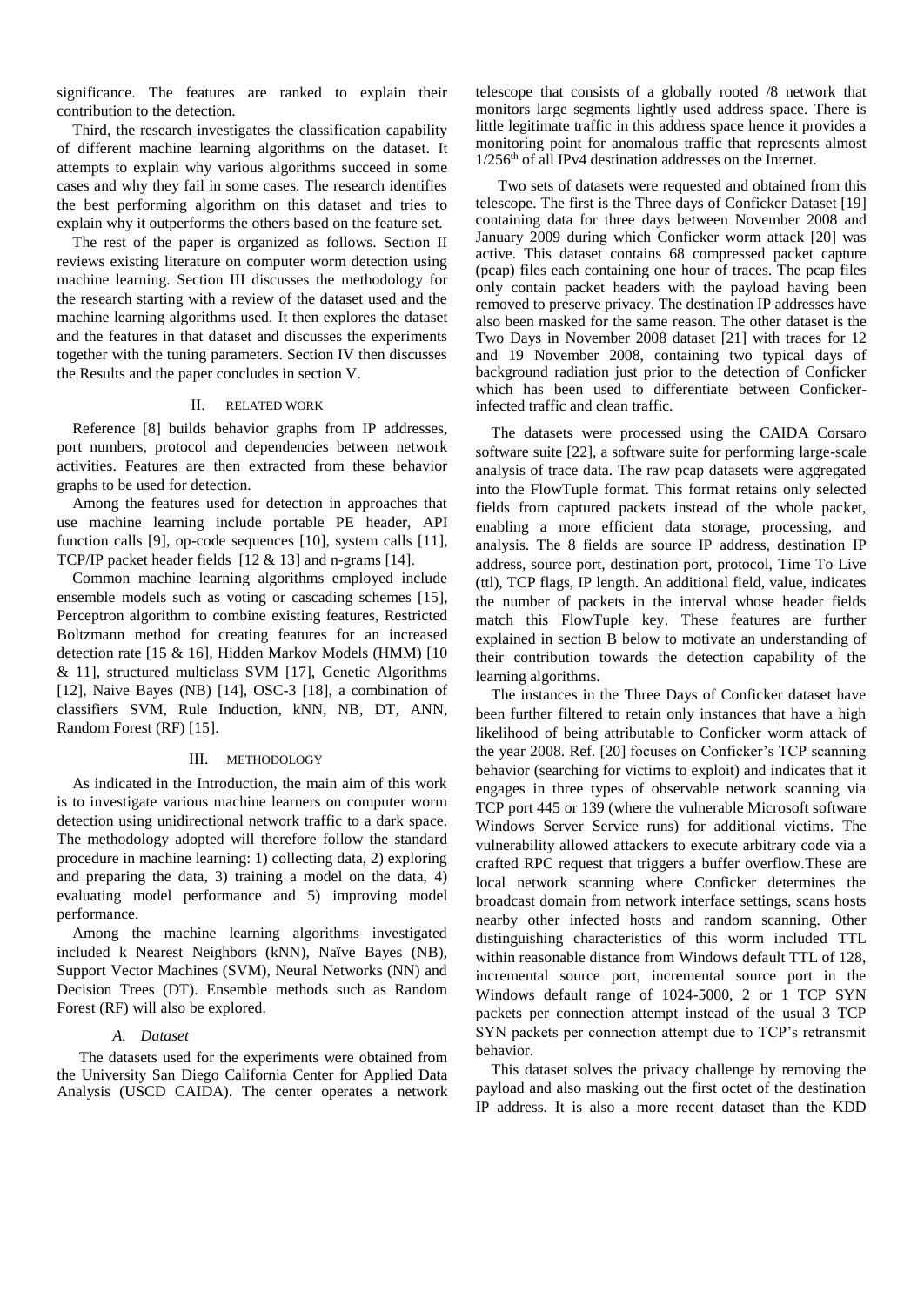dataset that has been the one available for network security researchers. However, it only includes unidirectional traffic to the network telescope and therefore does not allow the researcher to include features of computer worms that would be available in bidirectional traffic and would help with a more complete training.

## *B. Features*

This section presents an analysis of the features to be used for detection and their contribution towards the detection capability of the learning algorithms.

Source IP address indicates the IP address of the originating host while Destination IP address indicates the recipient IP address. In the features to train the algorithms, the Destination IP address will be left out as it has been masked in the datasets and is therefore not useful in demarcating the classes. The source IP address can be used as a discriminating feature. Large variability in source IP address is unusual as hosts normally community with just a few hosts in normal communications. Particular geographical regions are also predisposed to more origin of computer worm attacks and this information can be obtained from the IP addresses. Reserved IP addresses, when seen as originating hosts are also suspicious.

Reflexive source and destination ports (similar) are also suspicious and can contribute to discrimination between classes. In addition, many computer worms target particular services whose ports are well-known and common. This can be a discriminant feature. For example, the Ramen worm uses port 21 while the Conficker worm uses ports 139 and 145. Source ports within particular ranges may also be indicative of computer worm activity.

Protocol indicates the next level protocol. ICMP is 1, TCP is 6 and UDP is 17. Worms can be classified based on the transport channel used. Even though this in itself cannot discriminate between classes, it can help limit the amount of traffic to deal with.

Time To Live (TTL) is used to avoid looping in the network Every packet is sent with some TTL value set, which tells the network how many network routers (hops) this packet can cross. At each hop, its value is decremented by one and when the value reaches zero, the packet is discarded. Different operating systems have default TTL ranges and since computer worms target vulnerabilities in particular operating systems, they will usually be associated with TTL within certain ranges.

Each TCP segment has a purpose and this is determined with the help of the TCP flag option. A value of 1 means that a particular flag is set. Flags occupy 6 bits. Each flag is 1 bit. The flags are URG, ACK, PSH, RST, SYN, and FIN [24]

URG: Urgent Pointer to identify incoming segment as urgent.

ACK: Acknowledgment used to acknowledge the successful receipt of packets.

PSH: PUSH to ensure that the data is given priority.

RESET: Used when a segment arrives that is not intended for the current connection, for example, if you were to send a packet to a host to establish a connection, and there was no such service waiting to answer at the remote host, then that host would automatically reject your request and then send you a reply with the RST flag set.

Packet length indicates the size of the packet. Particular computer worms are associated with particular packet length sizes. For example, the packet length for Conficker worm is around 62 bytes.

## *C. Machine Learning Algorithms*

Various Machine Learning Algorithms were explored and their detection capabilities identified. There was an attempt to explain why they were successful in some cases and failed in others. The algorithms explored were the ones that have been commonly seen in the literature. These included k-Nearest Neighbors (kNN), Naïve Bayes (NB), Support Vector Machines (SVM), Decision Trees (DT), Artificial Neural Networks (ANN), and Random Forests (RF). The implementations of the algorithms used are as in the R programming language [16].

## *D. Experiments*

Some flow tuples from the Conficker worm dataset were randomly selected and mixed with the some flow tuples from the clean traffic after each having been appropriately annotated into worm traffic and benign traffic. A random selection was then made to realize an eventual 1000 observables.

20% of the data was thereafter held back from the modeling process as the validation dataset to be used at the end of the project to confirm the accuracy of the final model. The remaining 80% was the reserved data for training and testing.

The variables were all numeric apart from the class variable which was nominal with 2 levels. A peek at the variables indicated that normalization of attributes would be necessary as the ranges varied greatly. Table 1 shows the frequencies and percentages of the composition of the training and testing dataset.

TABLE I. COMPOSITION OF TRAINING AND TESTING DATASETS

|             | Frequency | Percentage |
|-------------|-----------|------------|
| Worm        | 480       | 59.92509   |
| Not<br>Worm | 321       | 40.07491   |

Some modest correlation between IP packet length and protocol attributes was noticed at 0.78. Some learning algorithms would therefore benefit from removing the highly correlated attributes.

To further understand the data, visualizations were carried out using the R programming language [25].

For data pre-processing, data transforms were carried out to normalize the data. Observations with null values were weeded out and outliers also filtered out. A number of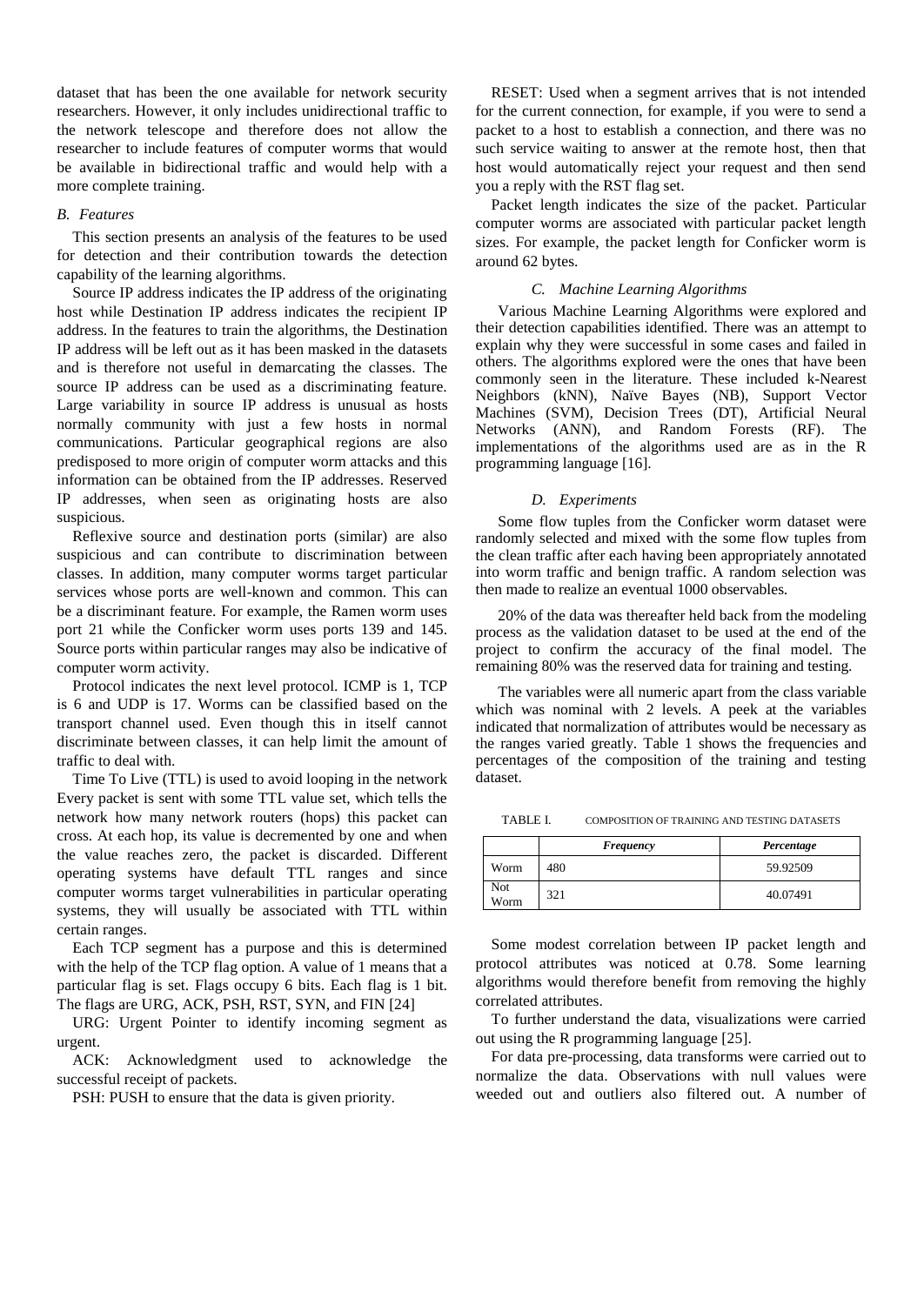transform functions were carried out, subjecting each to model training and prediction to be able to determine the best transform function for various learning algorithms.

For model training, various classifiers were explored. Since there was a good amount of data, 10-fold cross validation with 3 repeats was used. This is a good standard test harness configuration for binary classification problems. Accuracy and Kappa metrics were used as the model evaluation metrics.

The models were created initially using default parameters. Algorithm tuning was performed thereafter. The random number seed was set before training each algorithm to ensure each algorithm was evaluated on exactly the same splits of data. This would make later comparisons simpler.

Skewed distributions were thereafter adjusted using transform methods, starting with the box-cox transform.

The features were ranked in importance using R.

IV. RESULTS AND DISCUSSION

## *A. Features*

When the features were ranked, it was found out that they were in the order value, source IP address, Time To Live, IP Length, TCP flags, protocol, source port and lastly destination port as shown in Table II. It is evident that the three most useful features for the classification were value, source IP address and TTL. Destination Port provided the least classification ability.

TABLE II. FEATURE RANKING

|                     | <i>Importance</i> |  |
|---------------------|-------------------|--|
| Value               | 0.7497            |  |
| $SrC$ _ip           | 0.6163            |  |
| <b>TTL</b>          | 0.5425            |  |
| <b>IP</b><br>length | 0.4967            |  |
| <b>Src</b><br>port  | 0.3310            |  |
| Dst<br>port         | 0.1856            |  |

Figure I shows the ranking graphically. The feature value seems to most discriminating because it indicates the repletion of a particular tuple key. A number of flow tuples with a particular key would be suspicious. Also, the source IP addresses seems to be discriminative. It was our explanation that this could be because computer worm attacks origin seem to be localized to certain geographical regions. Time to Live is also ranked high. This may be because of the default Time to Live values for the attacked operating systems.

The metrics utilized for algorithm evaluation were Accuracy and Kappa metrics. The kappa statistic adjusts accuracy by accounting for the possibility of correct prediction by chance alone. Kappa values range to a maximum value of 1, which indicates perfect agreement between the model's predictions and the true values – a rare occurrence. It can be

seen from the table that the kappa values show a very good agreement (values greater than 0.80). C5.0 decision tree algorithm again provides the highest kappa value at 0.9102. The algorithms performed as is depicted in Table III.

TABLE III. ALGORITHM PERFORMANCE (MEAN)

|            | Accuracy | Kappa  |
|------------|----------|--------|
| kNN        | 0.9289   | 0.8473 |
| NB         | 0.8690   | 0.7141 |
| C5.0       | 0.9575   | 0.9102 |
| <b>SVM</b> | 0.9325   | 0.8552 |
| CART       | 0.9401   | 0.8730 |

Figure I show a plot of the algorithm performance in terms of accuracy and kappa. It can be seen that the C5.0 decision tree algorithm performed the best with an accuracy of 0.9575. It was therefore chosen as the best model and further tuned and utilized for prediction. The ConfusionMatrix for this algorithm is as shown in Table IV. A confusion matrix is a table that categorizes predictions according to whether they match the actual value in the data. The sensitivity of the model is 0.9916. Sensitivity measures the proportion of positive examples that were correctly classified. Over 99 percent of the positive class (worm) was correctly classified. The specificity of the model or the proportion of negative examples that were correctly classified is however at 0.8375. While this is still high, there is room for improvement. It indicates that almost 2 out of every 10 instances that are benign are wrongly classified as malicious.

TABLE IV. CONFUSION MATRIX

| Sensitivity | 0.9916 |
|-------------|--------|
| Specificity | 0.8375 |

#### V. CONCLUSION AND FUTURE WORK

The aim of the paper was to investigate the detective capability of machine learning algorithms in detecting computer worms in networks. The dataset used for the training and testing and eventual validation of the algorithms was the UCSD CAIDA network telescope darkspace traffic. Various machine learning algorithms were investigated such as Naïve Bayes, k Nearest Neighbors, Support Vector Machines, Decision Trees, etc. The implementations for these algorithms were those available in packages available to the R programming language. C5.0 decision tree algorithm emerged the best in terms of accuracy and confidence. The features that were useful for the detection capabilities were also determined. In future, the authors will investigate how to improve the detection using ensemble algorithms and even a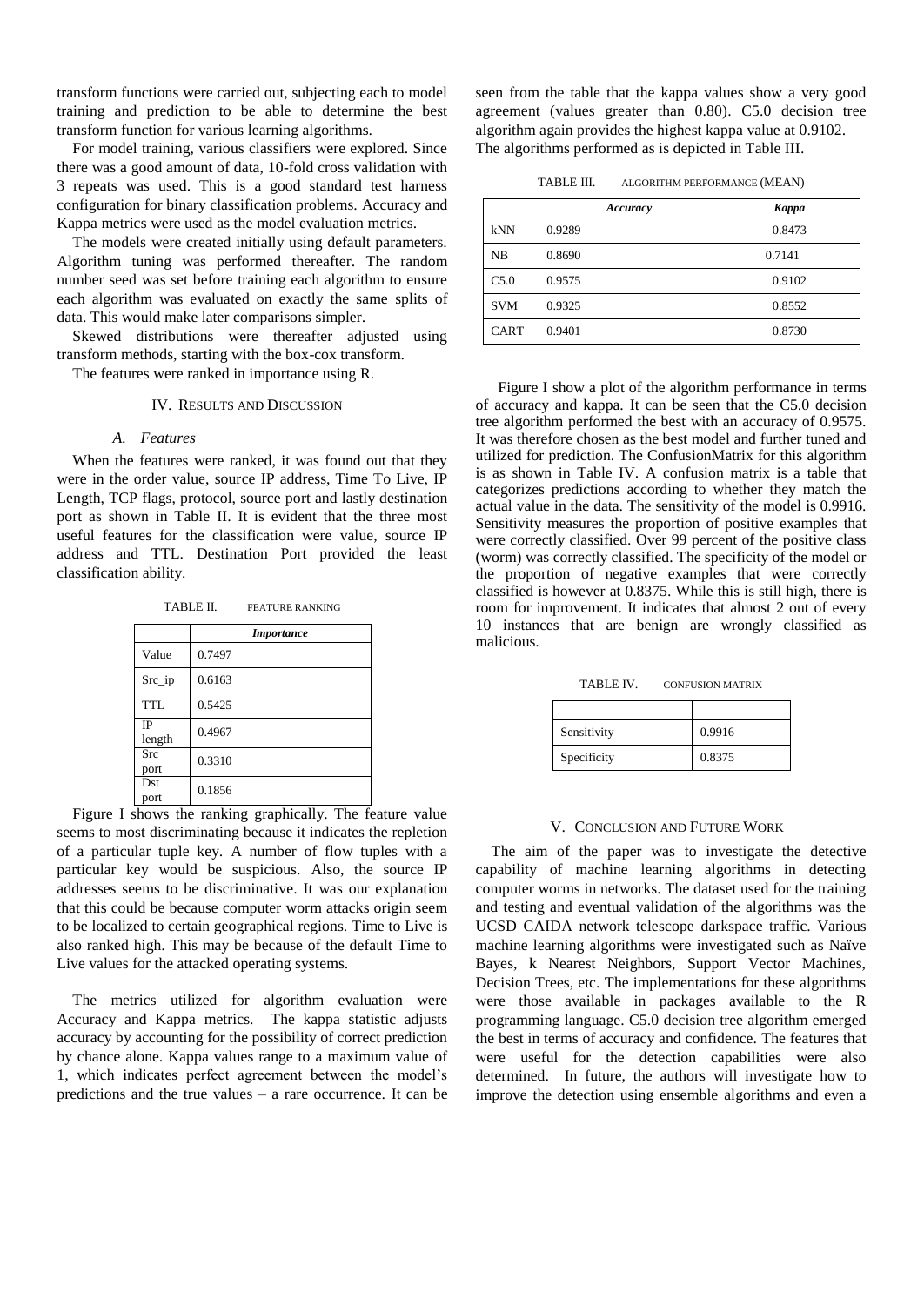better understanding of the feature set from the same dataset.

#### **REFERENCES**

- [1] N. Weaver , V. Paxson , S. Staniford , R. Cunningham, A taxonomy of computer worms, Proceedings of the 2003 ACM workshop on Rapid<br>malcode, October 27-27, 2003, Washington, DC, USA Washington, DC, USA [doi>10.1145/948187.948190]
- [2] N. Ochieng, W. Mwangi, I. Ateya, A tour of the computer worm detection space, Internation Journal of Computer Applications, vol. 104, issue 1, pp. 29-33.
- [3] S. Staniford, D. Moore, V. Paxson, N. Weaver, The top speed of flash worms, WORM 04 2004.
- [4] R. Kaur, M. Singh, A survey on zero-day polymorphic worm detection techniques, IEEE Communications Surveys & tutorials, vol. 16. #3 3rd quarter 2014.
- [5] A. Dainotti, A.Pescape and K.Claffy, Issues and future directions in traffic classification, IEEE Network, vol. 26, no. 1, pp. 35-40, January-February 2012.
- [6] B. Tawfeeq, H. Qeshta, Adaptive worm detection model based on multi classifiers, Information and Communication Technology (PICICT), 2013 Palestinian International Conference on. IEEE, 2013.
- [7] S. Robin, V. Paxson, Outside the closed world: On using machine learning for network intrusion detection, Security and Privacy (SP), 2010 IEEE Symposium on. IEEE, 2010.
- [8] Nari, Saeed, and Ali A. Ghorbani. "Automated malware classification based on network behavior." Computing, Networking and Communications (ICNC), 2013 International Conference on. IEEE, 2013.
- [9] D. Vatamanu, C., Cosovan, D., Gavriluţ, D., & Luchian, H. (2015). A Comparative Study of Malware Detection Techniques Using Machine Learning Methods. World Academy of Science, Engineering and Technology, International Journal of Computer, Electrical, Automation, Control and Information Engineering, 9(5), 1157-1164.
- [10] G. Narra, U., Di Troia, F., Corrado, V. A., Austin, T. H., & Stamp, M. (2016). Clustering versus SVM for malware detection. Journal of Computer Virology and Hacking Techniques, 12(4), 213-224.
- [11] Imran, Mohammad, Muhammad Tanvir Afzal, and Muhammad Abdul Qadir. "Similarity-based malware classification using hidden Markov model." Cyber Security, Cyber Warfare, and Digital Forensic (CyberSec), 2015 Fourth International Conference on. IEEE, 2015.
- [12] Li, Wei. "Using genetic algorithm for network intrusion detection." *Proceedings of the United States Department of Energy Cyber Security Group* 1 (2004): 1-8.
- [13] Shabtai, A., Moskovitch, R., Feher, C., Dolev, S., & Elovici, Y. (2012). Detecting unknown malicious code by applying classification techniques on opcode patterns. *Security Informatics*, *1*(1), 1.
- [14] Lai, Yingxu, and Zhenghui Liu. "Unknown malicious code detection based on bayesian." *Procedia Engineering* 15 (2011): 3836-3842.
- [15] Cimpoesu, M., Gavrilut, D., & Popescu, A. (2012). The proactivity of perceptron derived algorithms in malware detection. *Journal in Computer Virology*, 1-8.
- [16] Benchea, R., & Gavriluţ, D. T. (2014, July). Combining restricted boltzmann machine and one side perceptron for malware detection. In *International Conference on Conceptual Structures* (pp. 93-103). Springer International Publishing.
- [17] Mulay, Snehal A., P. R. Devale, and G. V. Garje. "Intrusion detection system using support vector machine and decision tree." *International Journal of Computer Applications* 3.3 (2010): 40-43.
- [18] Barat, Marius, Dumitru Bogdan Prelipcean, and Dragos Teodor Gavrilut. "An Automatic Updating Perceptron-Based System for Malware Detection." *Symbolic and Numeric Algorithms for Scientific Computing (SYNASC), 2013 15th International Symposium on*. IEEE, 2013.
- [19] The CAIDA UCSD Network Telescope "Three Days Of Conficker" < dates used >,

http://www.caida.org/data/passive/telescope-3daysconficker\_dataset.xml

- [20] Emile Aben. Conficker/Conflicker/Downadup as seen from the UCSD Network Telescope. Technical report, CAIDA, February 2009. https://www.caida.org/research/security/ms08-067/conficker.xml
- [21] The CAIDA UCSD Network Telescope "Two Days in November 2008" Dataset - < dates used >,

[http://www.caida.org/data/passive/telescope-2days-2008\\_dataset.xml](http://www.caida.org/data/passive/telescope-2days-2008_dataset.xml)

- [22] <http://www.caida.org/tools/measurement/corsaro>
- [23] Alistair King. Corsaro. http://www.caida.org/tools/measurement/corsaro/, October 2012.
- [24] <https://tools.ietf.org/html/rfc793#page-15>
- [25] R Core Team (2013). R: A language and environment for statistical computing.Jul 16, 2013
- [26] Shubair Abdulla, Sureswaran Ramadass, Altyeb Altaher and Amer Al-Nassir. Employing Machine Learning Algorithms to detect unknown scanning and email worms. The International Arab Journal of Information Technology, vol. 11, No. 2, March 2014.